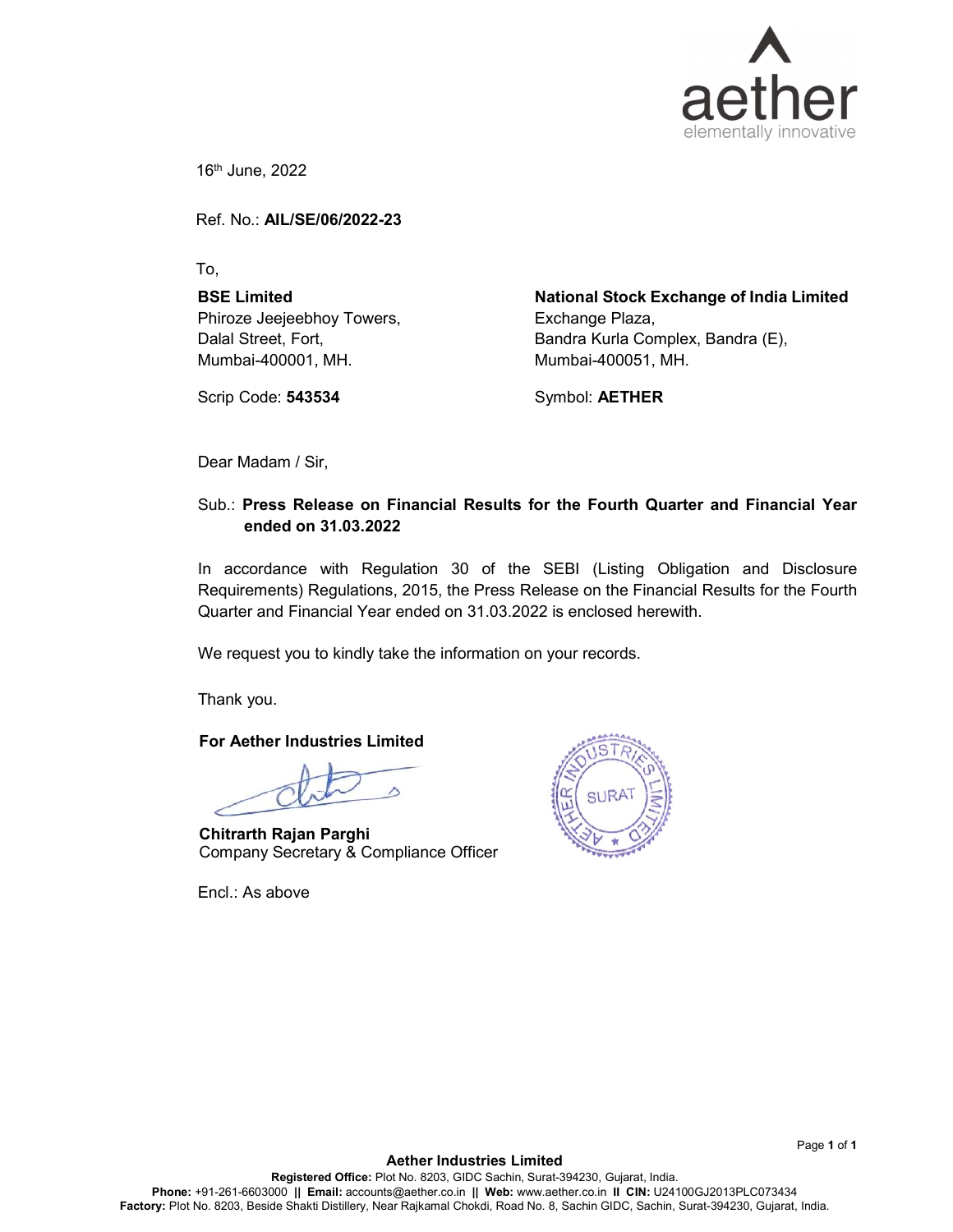

# **Aether Industries records 53% PAT increase YoY**

*Revenue recorded an increase of 31.56% year on year to Rs. 597.02 crore, EBITDA jumped up by 50.76% percent year on year to Rs. 175.08 crore, and EBITDA Margin is at 29.33%. PAT increased by 53.08% year on year to Rs. 108.93 crore, with a PAT margin of 18.25%.*

**Surat, June 16, 2022:** Aether Industries Limited, India's leading specialty chemical manufacturer that focuses on advanced intermediates and specialty chemicals, has announced its first financial results following the listing of its shares for the fourth quarter ended on 31<sup>st</sup> March 2022.

## **Q4FY22 Highlights –**

| Particulars (Cr.) | <b>Q4 FY21</b> | <b>Q4 FY22</b> | <b>FY21</b> | <b>FY22</b> | YoY    |
|-------------------|----------------|----------------|-------------|-------------|--------|
| Revenue           | 116.45         | 147.71         | 453.79      | 597.02      | 31.56% |
| <b>EBITDA</b>     | 36.34          | 42.32          | 116.13      | 175.08      | 50.76% |
| <b>PAT</b>        | 22.87          | 26.02          | 71.12       | 108.93      | 53.16% |

# **FY22 vs FY21 –**

- Revenues from operations for the fullyear ended March 31, 2022 stood at ₹590.05 crore as compared to ₹449.82 crore in FY21.
- The Company's Earnings before Interest, Tax, Depreciation and Amortization (EBITDA) stood at ₹175.08 crore in FY22, as against ₹116.13 crore in FY21. The Company's EBITDA margin was 29.33% in FY22 vs 25.59% in FY21.
- Profit Before Tax (PBT) stood at ₹146.47 crore for FY22 as compared to ₹93.81 crore in FY21. The Company's PBT margin was 24.53% in FY22 vs 20.67% in FY21.
- Profit After Tax (PAT) stood at ₹108.93 crore for FY22 as against₹71.12 crore in FY21. The Company's PAT margin was 18.25% in FY22 vs 15.67% in FY21.

The Company clocked ROCE's of 23.96% and ROE's of 28.16% in FY22.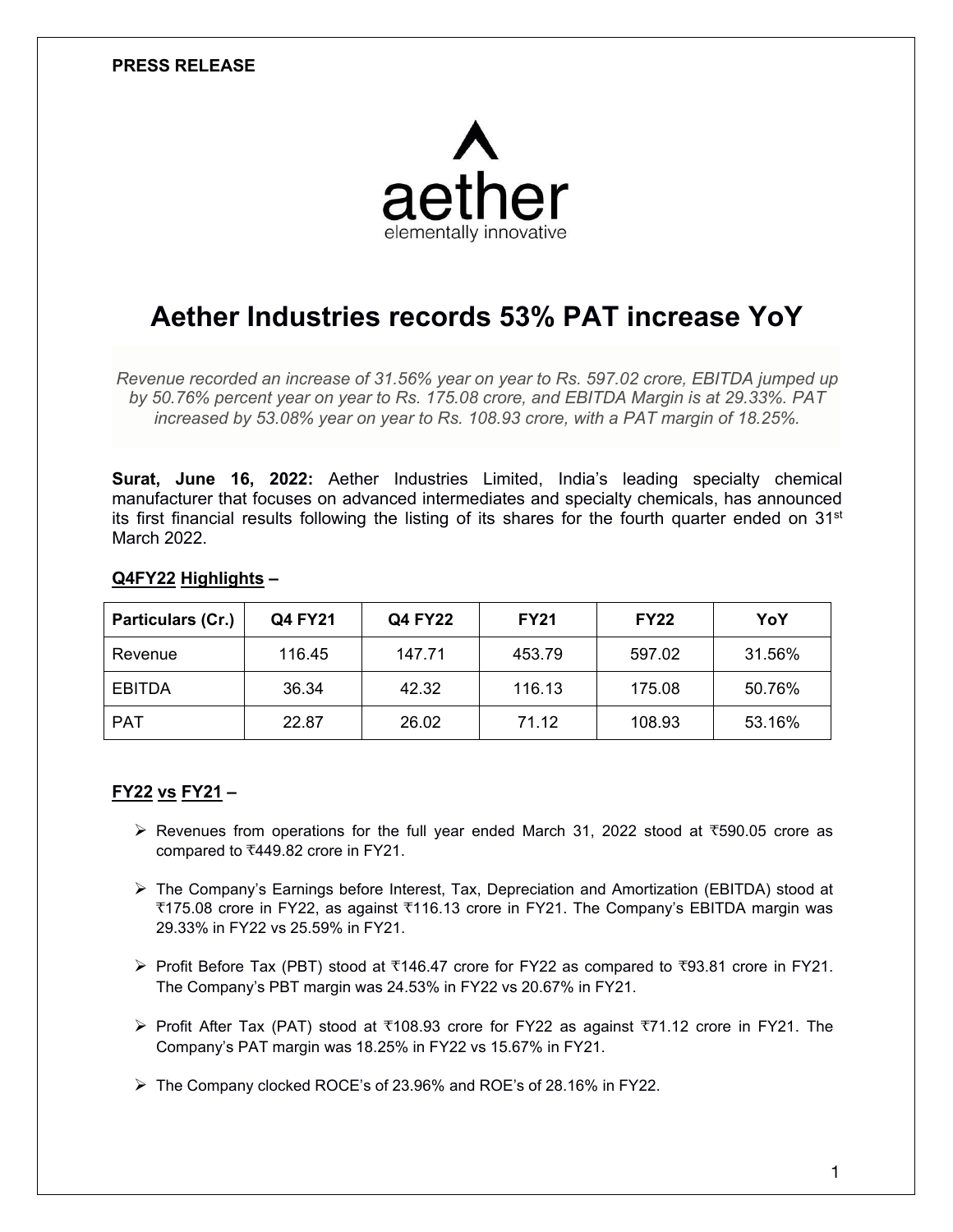## **Operational Highlights**

- Revenue from Exports (including deemed exports and SEZ sales) increased by 52.71% in Q4 FY22 in comparison with Q4 FY21.
- The order book as of 31 March 2022 is 247.05 crores, compared to 212.81 crores as of 31 March 2021.

## **Business Segment Highlights**

#### **Large Scale Manufacturing**

- Installed, commissioned, and launched new production trains in existing manufacturing facility for Trans-4-Aminocyclohexanol (TACH) and 2-Chloro-1,4-Naphthoquinone (CNQ) products.
- Launched the civil construction of a new green-field manufacturing facility, slated for commissioning by EOY 2022.
- Launched several new efficiency and energy conservation programs, including a modern aqueous waste treatment plant.

#### **Contract Research and Manufacturing Services**

- Continued to expand existing customer base and built new research and manufacturing partnerships with new leading innovator multi-national companies globally across the industry spectrum.
- Launched an almost double times expanded R&D facilities and a new world-class R&D centre. More than 55 Fume Hoods installed and the R&D facility has 164 plus highly experienced people, including 92 PhDs / Scientists and 72 Engineers.
- Continued the triple expansion of the pilot plant facility, culminating into one of the largest pilot plants in the world. More than 100 Reactors being installed. Batch and continuous reaction technologies to be used at this Skid based pilot plant.

#### **Contract / Exclusive Manufacturing Services**

- Despite being a pandemic year, Aether could cement and expand the existing exclusive manufacturing partnerships for the 3-Methoxy-2-Methyllenzoyl Chloride (MMBC), 2-Methoxy-6- Chlorotoluene (MCT), and Delta Valerolactone (DVL) products with key multi-national customers.
- Earmarked and developed a few production blocks dedicated for exclusive manufacturing opportunities in the near future.

Commenting on the results, **Dr. Aman Desai, Promoter & Whole-time Director, Aether Industries,** said, "We have managed to sustain our growth profile year on year. Our differentiated approach, methods and consistent investment into R&D, building better manufacturing platforms has kept us riding the tide and efforts will continue across teams to stay ahead. In our sales mix the Pharma sector continues to dominate i.e 59.54% followed by the Agrochemicals sector which grew by 4.08% to 24.68%. Other segments like Coatings grew by 0.54% to 3.31% in addition to new segments like Material Science contributing 4.21% and Oil and Gas contributing 0.92% besides others. 64.67% of our revenues comes from exports (including SEZ sales and sales to EOU units in India), balance 35.33% catering to domestic sales.

**Additionally states,** If we were to speak of the three business models, the sales revenue break-up for the FY22 looks more interesting with Large Scale Manufacturing contributing 76.03% (FY21 it was 72.23%), Contract Manufacturing contributing 23.77% (FY21 19.38%) and Contract Research and Manufacturing Services (CRAMS) contributing 8.12% (FY21 7.98%) of the revenue from operations. If we were to look at the geographic mix, India accounts for 58.77%, Europe accounts for 30.30%, USA accounts for 6.25%, Asia accounts for 4.27% and ROW accounts for 0.42% of the revenue from operations in FY22.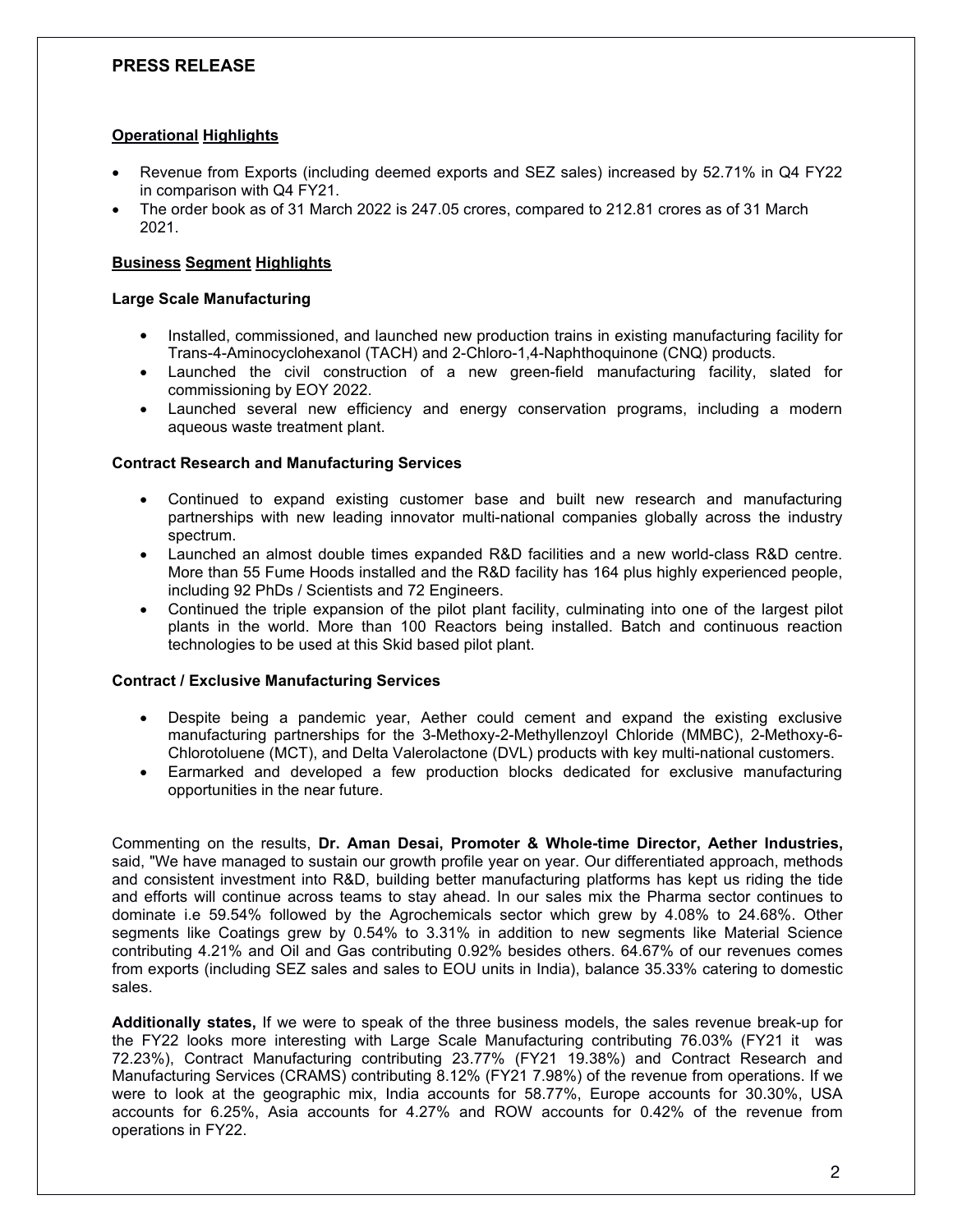We started off the Company in 2013 and have done extensive Research and Development in the initial years, which we still continue to do as R&D is the heart of our Company. The expenses towards R&D (revenue plus capital) have been increasing year on year in absolute terms and also as a percentage of total revenue, wherein in the FY22 6.60% our total revenue is spent towards R&D.

Focus of the Company has always been on the Quality, Environment, Health & Safety(QEHS), where we have a total of 15.44% of manpower (of our total strength as on March 31, 2022) deployed to these areas. We have also been awarded a Silver EcoVadis Medal, for the sustainability initiative. We are also a proud member of UN Global Compact for the various corporate social responsibility initiatives.

We have also started the ESG (Environmental, Social and Governance) Reporting exercise and soon will be going ahead with the ratings for the same."

#### **About Aether Industries Ltd (www.aether.co.in) BSE: 543534; NSE: AETHER**

*Incorporated in 2013, Aether Industries Limited isa speciality chemical manufacturer in India focused on producing advanced intermediates and specialty chemicals involving complex and differentiated chemistry and technology core competencies. Our vision is to create a niche in the globalchemical industry with a creative approach towards chemistry, technology and systems leading to sustainable* growth. We began commercial operations in the last quarter of FY17 and stand to be one of the fastest growing specialty chemical firms in India. The company has an installed capacity of 6000 MT as on date *and operates its state of the art and DCS automated manufacturing facilities in Surat,Gujarat. We are ISO 9001: 2015, ISO 14001:2015, ISO 45001:2018, ISMS 27001:2013 and Indian GMP certified.*

*The Promoters (Mr. Ashwin Desai, MD,Ms. Purnima Desai, WTD, Mr. Rohan Desai, WTD and Dr. Aman Desai, WTD) lead the Company from the front with their techno-commercial mix, where Mr. Ashwin Desai being Technical Expert and Ms. Purnima Desai being Commercial Expert in the oldergeneration and Dr. Aman Desai being Technical Expert and Mr. Rohan Desai being Commercial Expert, adds tremendous value to the Company.*

Our Board of Directors led by our Promoters, being the Executive Directors of our Board. We are further *enriched by our Board Members who are technically sound and have extensive experience in various fields like chemicals,pharmaceuticals, accountancy, finance, and project implementation, who add tremendous value and vision to our Company.*

*We are further enriched with the 3 Senior Management Personnel (Dr. James Ringer, Mr. Ray Roach and Dr. Norbert Fluggen), who add technical expertise and bring in years of experience from their past engagements with various multinational giants like Dow, Altana, companies.*

#### **For more information, contact:**

Ravi Bhojani Lead - Investor Relations **Aether Industries Ltd**

Tel: +91 261 6603045 E-mail: RaviBhojani@aether.co.in Netra Desai Account Director **Concept Public Relations India Ltd**

Tel: +91 9619399478 E-mail: netra@conceptpr.com